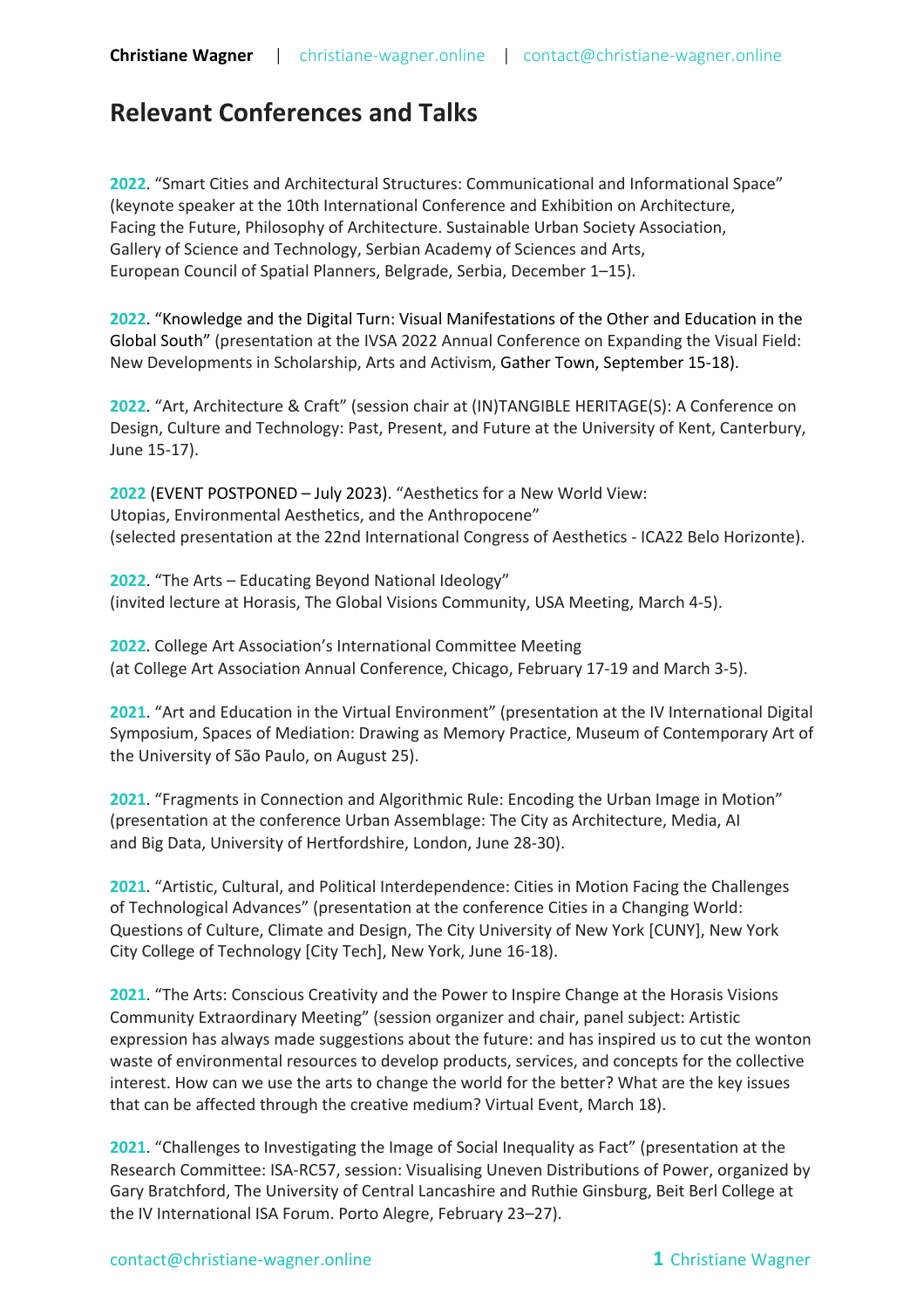**2021**. "The Visual Claim through Images of Children" (presentation at the Research Committee: ISA-RC57, session: Visualities of Childhoods – Images of Innocence, Vulnerability, and Inequality, organized by Lars Alberth, Leuphana University Lüneburg and Gary Bratchford, The University of Central Lancashire at the IV International ISA Forum, Porto Alegre, February 23–27).

**2021**. "Inequality, as a Fact and a Permanent Image of Investigation" (session organizer and chair, Research Committee: ISA-RC57, session to IV International ISA Forum, Porto Alegre, February 23–27).

**2021**. "Environmental Aesthetics and Socio-Territorial Conflicts throughout Media" (session organizer and chair, Research Committee: ISA RC14, session to IV International ISA Forum, Porto Alegre, February 23–27).

**2021**. "Visuelle Kommunikation und Medien: Transformationsprozesse des globalen metropolitanen Rhythmus" (presentation at the workshop New Tools for Old Problems. IZdigital, Interdisziplinäres Zentrum für Digitale Geistes- und Sozialwissenschaften, Institut für Kunstgeschichte, FAU-Friedrich-Alexander-Universität Erlangen-Nürnberg, on January 9).

**2020**. "Media and Digital Interface: Designing Learning Spaces and Knowledge" (presentation at the conference Teaching-Learning-Research: Design And Environments, Manchester School of Architecture, University of Manchester, 02-04 December).

**2020**. "Modern Masters: Modern Aesthetics" (Lecture as part of the discipline Musical Iconography and the Relationship between Music and Visual Arts in Contemporaneity at the Contemporary Art Museum of the University of São Paulo, September 16).

**2020**. "Urban Aesthetics: Cities, Cultural Heritage of Humanity" (Lecture as part of the discipline Heritage Interpretation: Museum, Culture, and Society at the Contemporary Art Museum of the University of São Paulo, September 30).

**2020**. "O design e os aspectos técnicos da arte na era digital" (Design and technical aspects of art in the digital age, lecture as part of the Applied Study Week at Fine Arts University Center of São Paulo, June 4).

**2020**. "Art as a Source of Solidarity" (presentation at the International Web-Workshop. Impact of COVID-19 on Society & Culture, DAV Post Graduate College, Varanasi, India, April 29 – May 3).

**2019**. "Aesthetics of Architecture. Aesthetics and Cultural Aspects of Bauhaus Towards a New Conception" (presentation at the ICA 2019 Belgrade: 21st International Congress of Aesthetics. University of Belgrade, Faculty of Architecture. Belgrade, Serbia, July 22-26).

**2019**. "Aesthetics of Media and Post-media Practices. Artworks and the Paradoxes of the Media-transmitted Reality" (presentation at the ICA 2019 Belgrade: 21st International Congress of Aesthetics. University of Belgrade, Faculty of Architecture. Belgrade, Serbia, July 22-26. Also, moderation for the panel Aesthetics of Media and Post-media Practices).

**2018**. "Power as Control: the Use of Technologies of Communication" (presentation at the XIX ISA World Congress. ISA-RC14. Globalization, New Media and the Culture of Real Virtuality: Emerging Patterns. Toronto, Canada, July 15-21).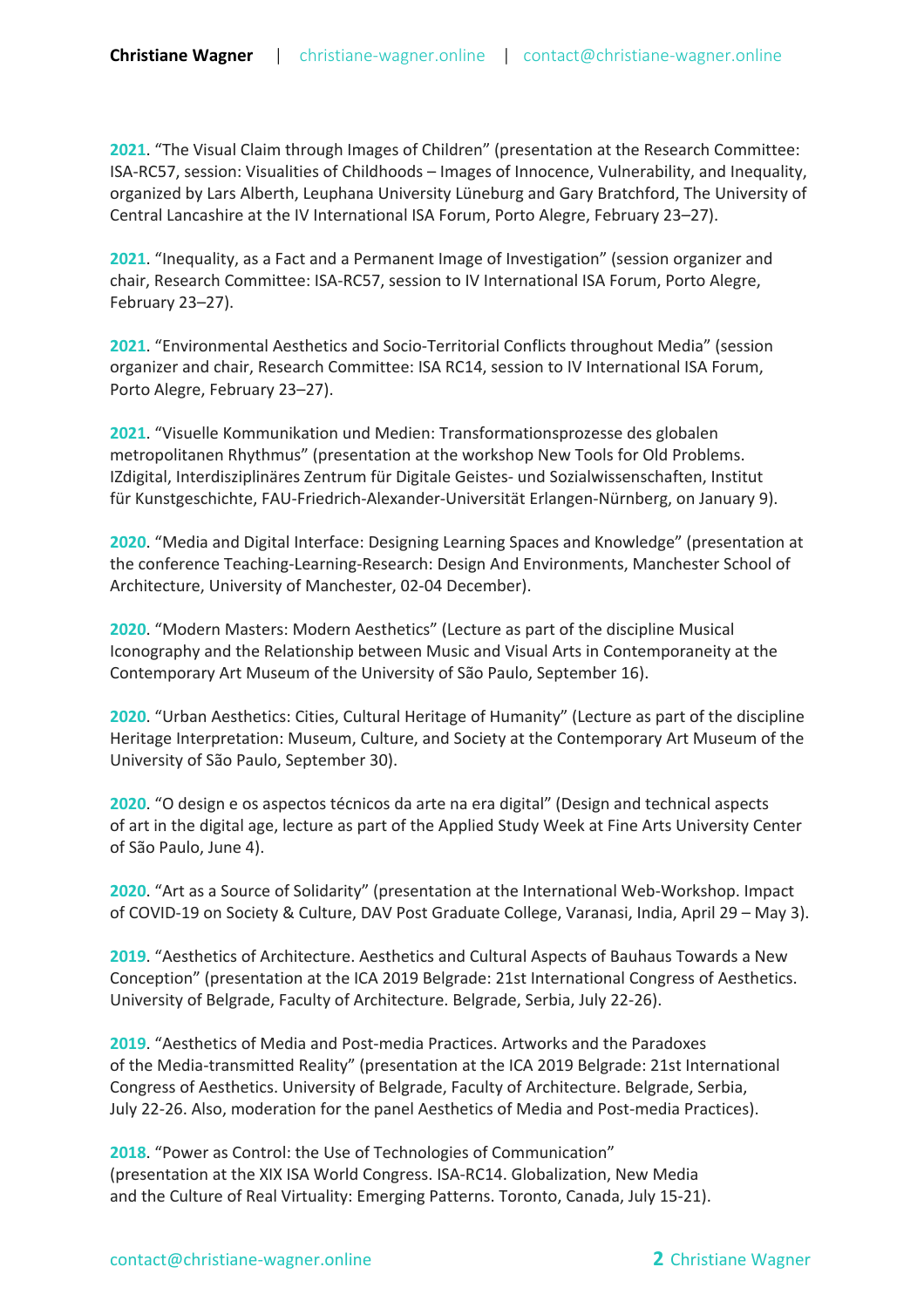**2018**. "Critique des médias vers une réalité incisive: le pouvoir et la perception de la violence" (presentation at the XIX ISA World Congress, ISA-RC14. Analyser le pouvoir et la violence dans les médias. Toronto, Canada, July 15-21).

**2017**. "Symposium zu Schicksal und Verbleib des verschollenen Gemäldes der Turm der blauen Pferde (1913) von Franz Marc" Haus am Waldsee - Internationale Kunst in Berlin - 03.06.2017

**2017**. Participation at vernissage and lecture of Europa-Universität Viadrina Frankfurt/Oder at Institut Français Berlin. "Eclats DDR-RDA Splitter, Geschichte, Wandlungen der Dingkultur"

**2017**. Participation at the European Society for Aesthetics Conference 2017 Berlin (Germany), 25–27 May 2017, Freie Universität Berlin.

**2017**. "Technology Transfer and Aesthetics" (accepted paper at ISA-RC14 Conference: Globalisation, New Communication Technologies, and Social Transformation: Strategies for the Future. Globalisation, New Communication Technologies, and Social Transformation. New Delhi).

**2017**. "Technology and Science as Fiction Narratives and Their Socio-Political Issues" (presentation at the 13th ESA Conference**.** Media Narratives RN18: Social Realities and Media in Society, Politics and Culture, Athens. (Un)Making Europe: Capitalism, Solidarities, Subjectivities. Athens, Greece, August, 29-31).

**2016**. "Poïésis: entre la raison et la sensibilité. Les nouveaux médiums de l'art" (presentation at the Third ISA Forum. ISA-RC14. University of Vienna, Austria, July 10-14).

**2015**. International Dialogue on "Art and Photography" with Prof. Dr. Rita Irwin from the University of British Columbia at Visual Art Museum, UNICAMP, August 19.

**2015**. International Dialogue on "Art as Multisensorial Experience" with Marie Clapot, museum educator from Metropolitan Museum of Art, New York, at Visual Art Museum, UNICAMP, November 19.

**2014**. "Public Sculptures and the Contemporary City" (Forum at the Institute of Arts UNICAMP, May 14, 2014).

**2014**. "Default Parameter: Sustainability, Technological Legacies in Architecture, Urbanism and Design" (presentation at the 10<sup>th</sup> International Seminar NUTAU-USP, Mega-Events, and Sustainability at Faculty of Architecture and Urbanism of University of São Paulo, September)

**2011 – 2013**. Lectures on aesthetics at École des Arts de la Sorbonne (participation during my Ph.D. thesis research at the aesthetics seminars, University Paris 1 Panthéon-Sorbonne).

2011. Bauhaus Trajectory and Significance (a conversation on Bauhaus University's trajectory and significance with Prof. Dr.-Ing. Karl Beucke, rector of the Bauhaus-Universität Weimar, as part of a research committee meeting during my Ph.D. thesis research at this university from 10 to 14 November).

**2010**. Participation as Research Reviewer Section E (assisted with the project design, implementation, and evaluation for the  $18<sup>th</sup>$  International Symposium of Undergraduate Scientific Research at the University of São Paulo, November 18).